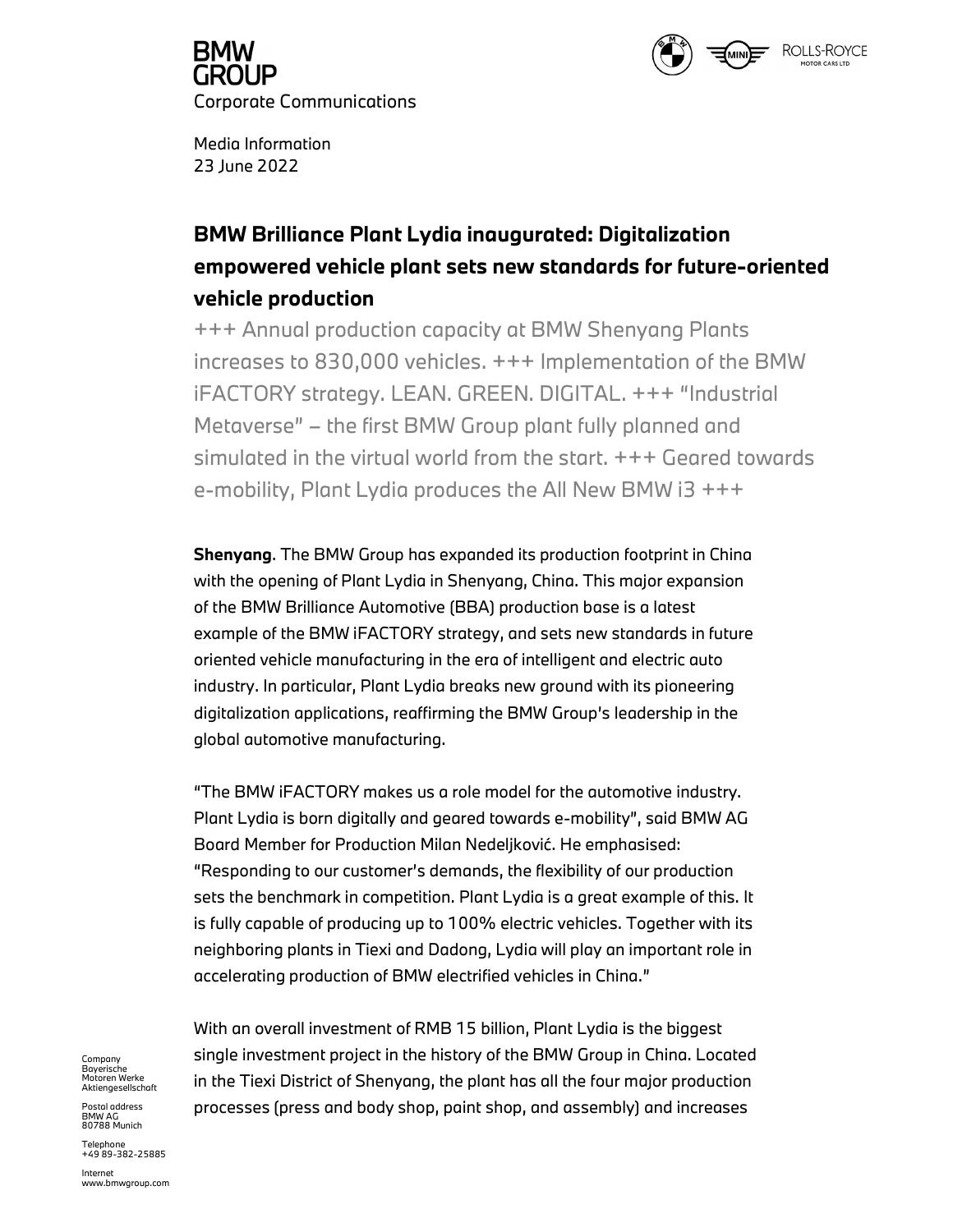

Media Information<br> $D_{\text{Dote}}$  23 June 2022

Subject BMW Brilliance Plant Lydia inaugurated: Digitalization empowered vehicle plant sets new standards for future-oriented vehicle production

Page 2

annual production capacity at the Shenyang production base to 830,000 units. In order to meet the growing customer demand for e-mobility, Plant Lydia is fully flexible to produce up to 100% electric vehicles. The production of the all new BMW i3 – BMW's first all-electric mid-size sports sedan for the Chinese market – started at Plant Lydia in May.

Jochen Goller, President & CEO of the BMW Group Region China said: "The expansion of our production footprint in China shows we are preparing for further growth in the world's largest electric car market and are confident in China's long-term perspectives. We are stepping up our e-mobility efforts, aiming for more than a quarter of our sales in China to be all electric by 2025. With BMW's expanded and upgraded production base in Shenyang, we are now fully prepared to serve the growing market demand for emobility in China."

"Today is a proud day for BMW Brilliance and the BMW Group. It marks an important milestone in our successful development in the city of Shenyang over the past nearly 20 years", said Franz Decker, President & CEO of BMW Brilliance Automotive. "Despite many challenges over the last three years, our new Plant Lydia was completed on schedule. It is a testament to our strong team in China and an excellent global collaboration. Plant Lydia sets the standard for production that is LEAN. GREEN. and DIGITAL."

# Bringing the "Industrial Metaverse" to life

While Plant Lydia follows the BMW iFACTORY strategy of LEAN. GREEN. and DIGITAL, it is in the area of digital that the new plant is truly pioneering. With the powerful Epic Games Unreal Engine 3D creation platform as the backbone, Plant Lydia was the first BMW Group plant fully planned and simulated in a virtual environment from the start, with every detail of the entire production process designed virtually. In this way, it can be considered a Metaverse plant. The integration of the virtual world with the real world shortened the planning time, enabled cross-regional and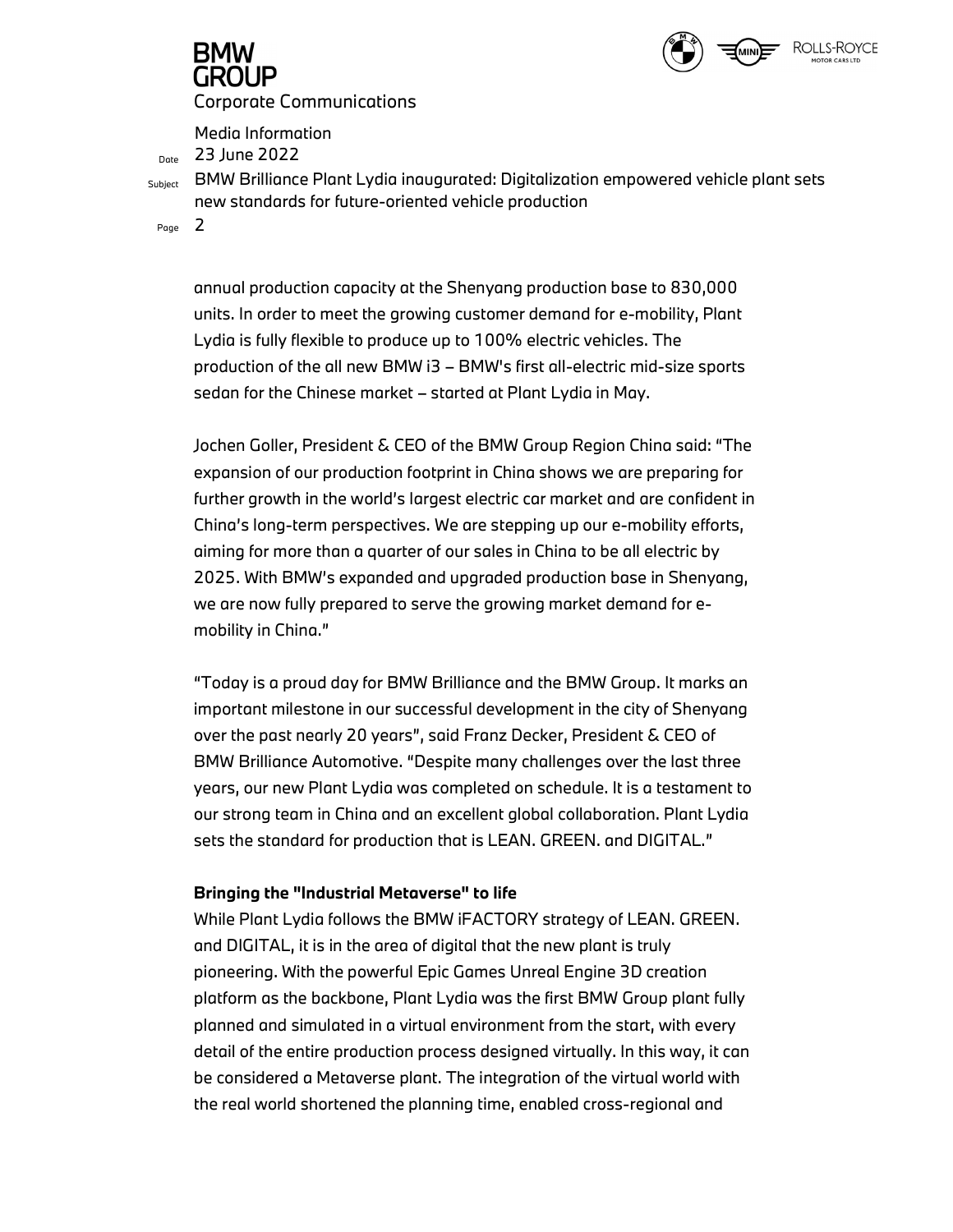

Media Information<br> $D_{\text{Dote}}$  23 June 2022

Subject BMW Brilliance Plant Lydia inaugurated: Digitalization empowered vehicle plant sets new standards for future-oriented vehicle production

Page 3

cross-timezone collaboration, and effectively overcame the adverse effects of epidemics, which alone shortened the construction time of the plant by six months.

Plant Lydia is "data-driven": cloud-based digital platforms and the Industrial Internet of Things connect every product, process and person through transparent, always-available and integrated data. This extensive use of data science enhances quality control, boosts efficiency and enables predictive maintenance. The widespread use of artificial intelligence, data analytics and algorithms has shifted decision-making from "experiencedriven" to "data-driven". Around 100 artificial intelligence applications are currently used at the BMW Shenyang production base.

A powerful network environment and data processing capabilities are essential to "data-driven". For example, the 1,600 multi-functional cameras used in the area of quality assurance generate more than 10 petabytes of data every year. The entire plant is covered with a gigabit 5G network to meet the bandwidth requirements for technologies such as augmented reality (AR) and real-time video transmission. To cope with the huge amount of data, BMW Brilliance also built a new Data Center for Plant Lydia that contains more than 1,200 servers.

# Producing cars in the most sustainable way

The BMW Group has set a goal of reducing carbon emissions through the entire lifecycle per vehicle by 40 percent by 2030 compared to 2019, which includes an 80 percent carbon reduction at the production level. Therefore, the concept of sustainability is also reflected in Plant Lydia.

The new production site uses first-class building materials, including advanced insulation, to keep the rooms warm in winter and cool in summer while reducing energy consumption. The plant's workshops are equipped with state-of-the-art production equipment, such as electric-powered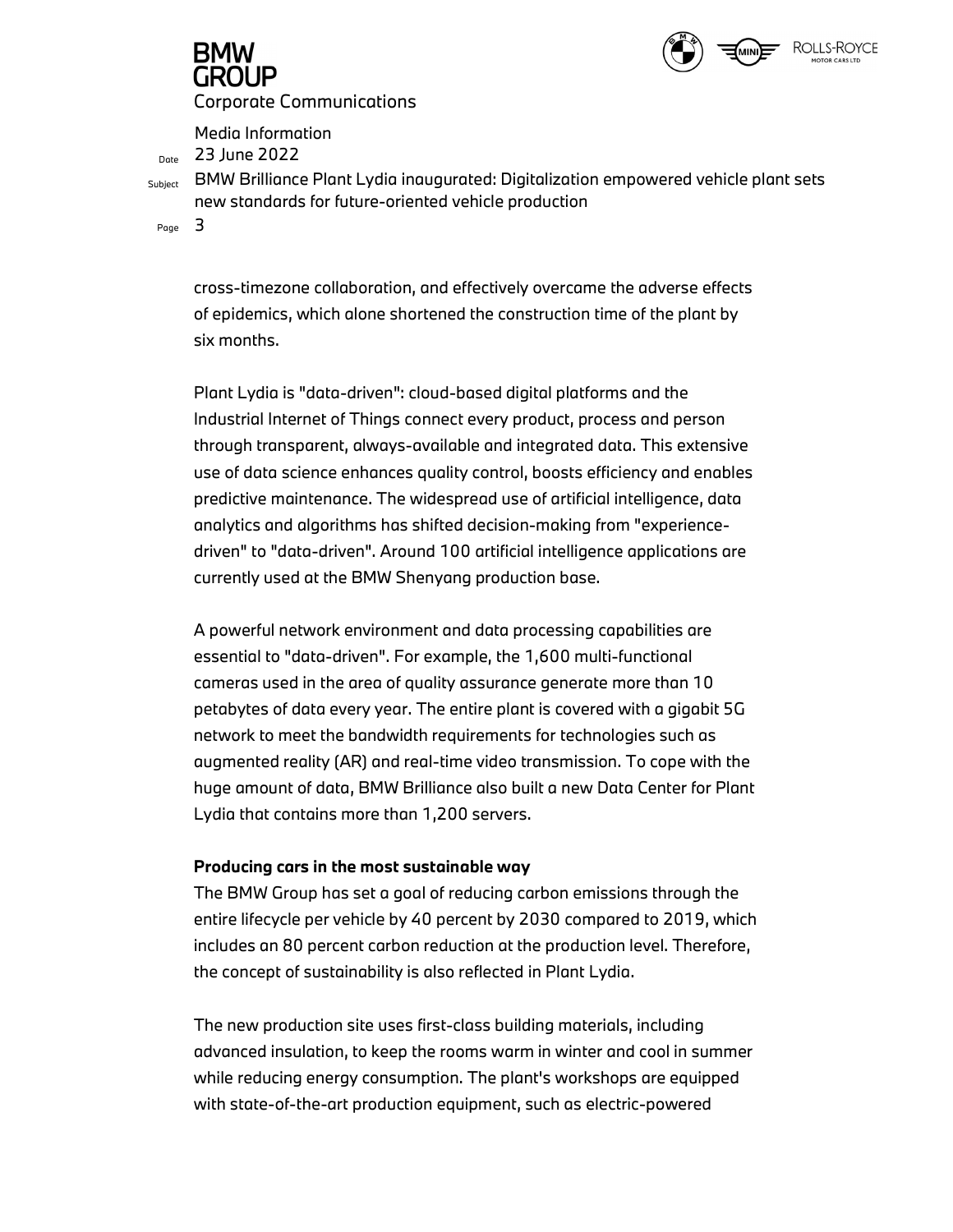

Media Information<br> $D_{\text{Dote}}$  23 June 2022

Subject BMW Brilliance Plant Lydia inaugurated: Digitalization empowered vehicle plant sets new standards for future-oriented vehicle production

Page 4

welding guns and ovens in the Body Shop that utilize renewable electricity supply to reduce emissions. Plant Lydia also has a dedicated Intelligent Operation Center with an intelligent energy management system that monitors energy and resource consumption in real time, and uses artificial intelligence to deeply analyze how to optimize energy use.

Currently, the entire BMW Shenyang production base uses 100% renewable electricity. It has 290,000 square meters of solar panels, ranking first in Liaoning Province. These solar panels can generate 44,000 MWh of electricity per year - enough to power 9,000 houses for an entire year. The solar panel expansion will continue in the coming years, with an area of 120,000sqm under construction at Plant Lydia.

The new vehicle plant in Shenyang also places emphasis on biodiversity. Its green areas consist of gardens, artificial lakes, a variety of plants and 11,000 trees, a sustainable landscaping and a sponge city system collects rainwater to nourish plants and replenish underground water.

# High flexibility geared towards e-mobility

Flexibility is one of the BMW Group's greatest strengths in manufacturing, especially the ability to deploy resources and adapt production to demand at short notice. Plant Lydia is geared towards e-mobility production, but it can also produce other models flexibly and efficiently.

By the end of 2025, the BMW Group expects to have delivered more than two million pure electric vehicles worldwide, with one in every four new vehicles sold in China being a pure electric model. By that time, BMW's "Neue Klasse" models, which represent the next technological leap forward in car development, will also be brought to market. The new plant Lydia and its neighboring plants in Tiexi and Dadong will play an important role in accelerating production of BMW electrified vehicles in China.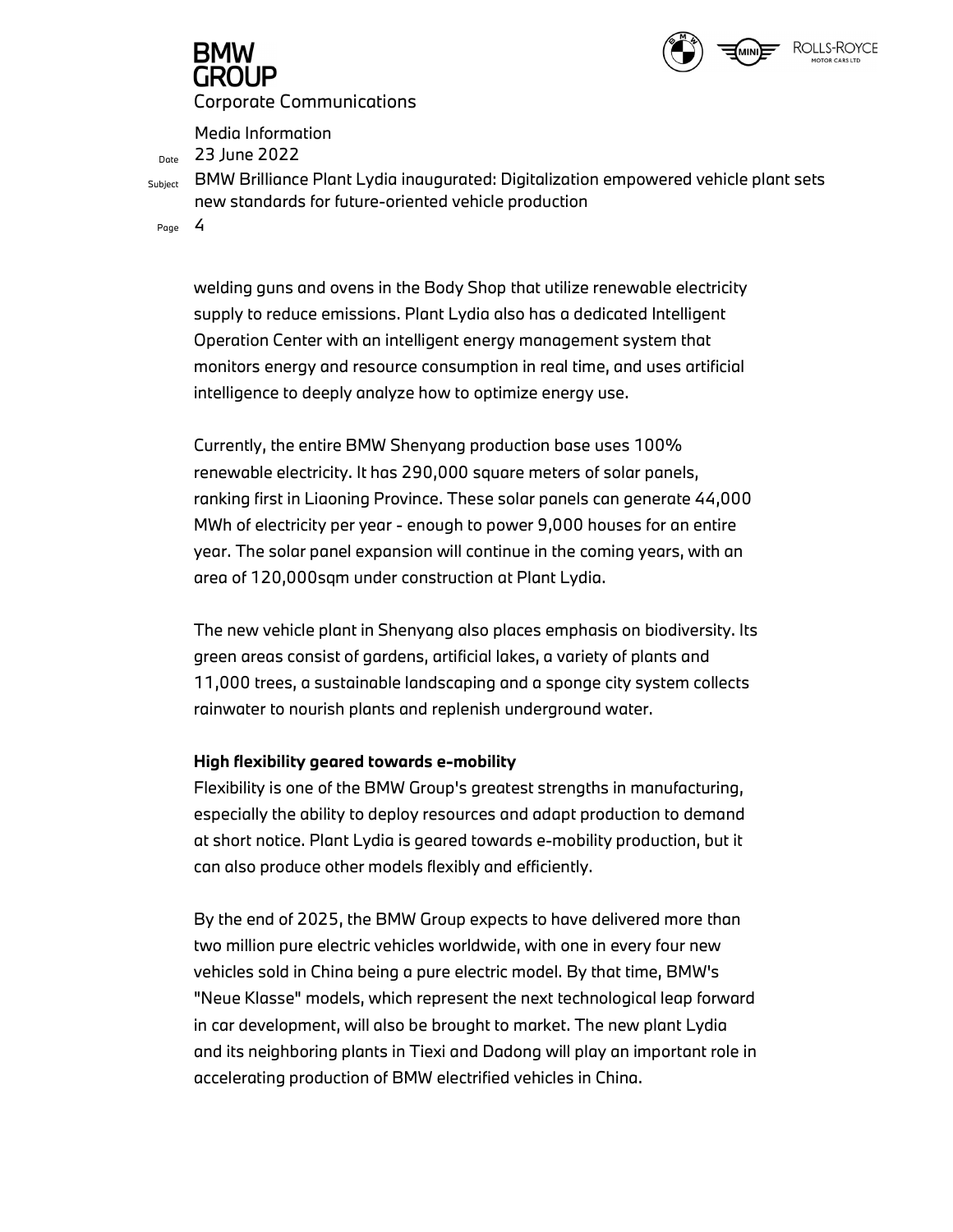



Media Information<br> $D_{\text{Dore}}$  23 June 2022

<sub>Subiect</sub> BMW Brilliance Plant Lydia inaugurated: Digitalization empowered vehicle plant sets new standards for future-oriented vehicle production

Page  $5$ 

If you have any questions, please contact:

### Corporate Communications

Julian Friedrich, head of Communications Production Network BMW Group Telephone: +49 89 382 25885 E-mail: Julian.Friedrich@bmw.de

Martina Hatzel, Communications Production Network BMW Group Telephone: +49-89-382-11966 E-mail: <u>Martina.Hatzel@bmwgroup.com</u><br>Media website: www.press.bmwgroup.com

E-mail: presse@bmw.de

### The BMW Group production network

The BMW Group has long seen itself as the benchmark in production technology and operative excellence in vehicle manufacturing. The strategic vision of its global production network – BMW iFACTORY. LEAN. GREEN. DIGITAL. – sets out the company's responses to the challenges of the transformation to e-mobility and pursues a global approach.

LEAN stands for efficiency, precision, absolute flexibility and outstanding integrational capabilities. GREEN represents the use of cutting-edge technologies to realise production with minimal resources and cut CO2 emissions per car in production by 80% compared with 2019. With DIGITAL the focus is on data science, artificial intelligence, planning and development. Together, these things make the BMW Group Production Network a key contributor to the profitability of the company.

### The BMW Group

With its four brands BMW, MINI, Rolls-Royce and BMW Motorrad, the BMW Group is the world's leading premium manufacturer of automobiles and motorcycles and also provides premium financial and mobility services. The BMW Group production network comprises over 30 production sites all over the world; the company has a global sales network in more than 140 countries.

In 2021, the BMW Group sold over 2.5 million passenger vehicles and more than 194,000 motorcycles worldwide. The profit before tax in the financial year 2021 was € 16.1 billion on revenues amounting to € 111.2 billion. As of 31 December 2021, the BMW Group had a workforce of 118,909 employees.

The success of the BMW Group has always been based on long-term thinking and responsible action. The company set the course for the future at an early stage and consistently makes sustainability and efficient resource management central to its strategic direction, from the supply chain through production to the end of the use phase of all products.